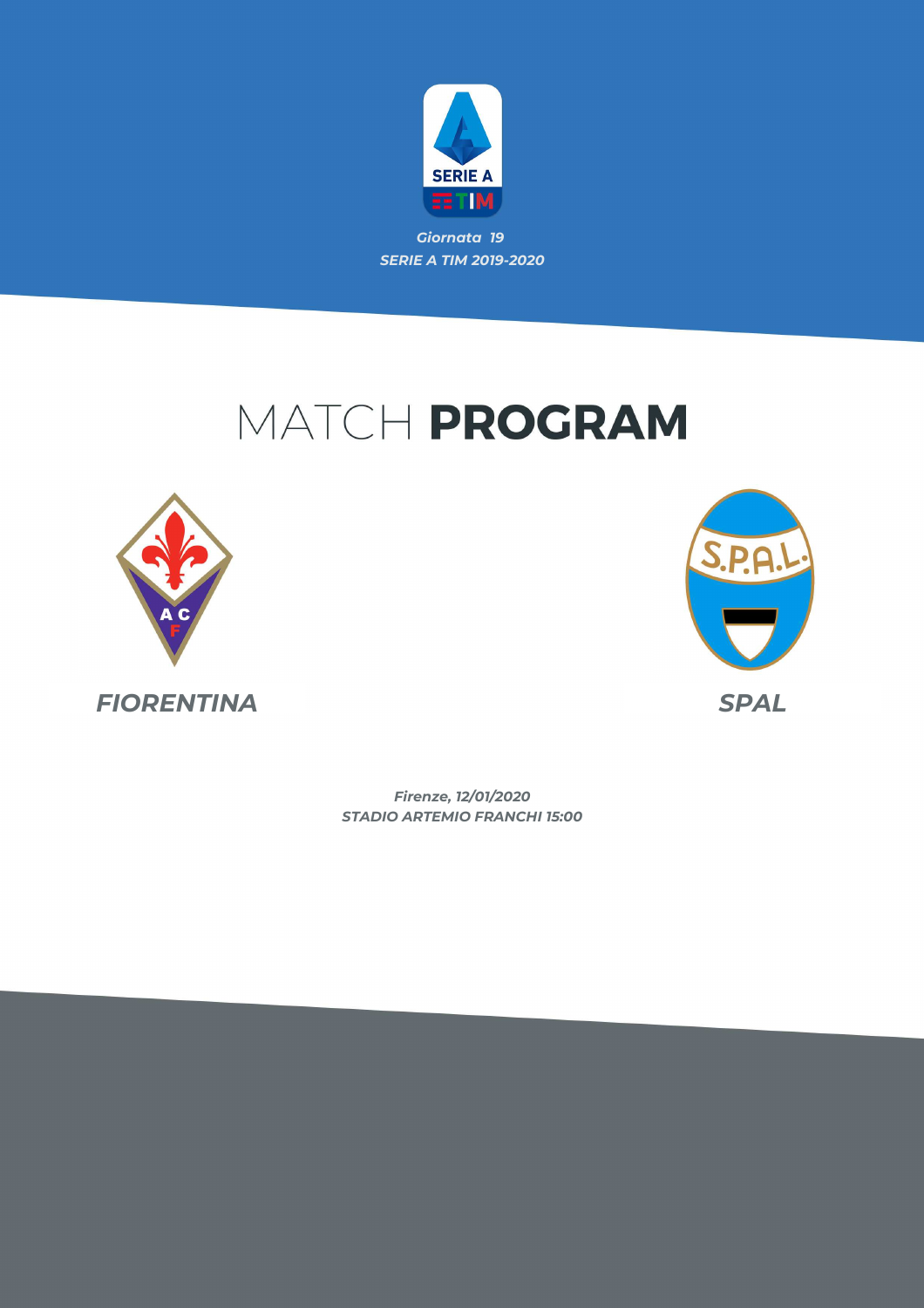



*Giornata 19 SERIE A TIM 2019-2020*

#### **FIORENTINA vs SPAL** *STADIO ARTEMIO FRANCHI 15:00 Firenze, 12/01/2020*



## *RISULTATI STAGIONALI*

| <b>TOTALI</b>         | <b>PTI</b> | <b>GIOC</b> | <b>VINTE</b>            | <b>NULLE</b> | <b>PERSE</b> | GF | GS | <b>DIFF.RETI</b>            |
|-----------------------|------------|-------------|-------------------------|--------------|--------------|----|----|-----------------------------|
| <b>FIORENTINA</b>     | 18         | 18          | 4                       | 6            | 8            | 22 | 29 | $-7$                        |
| <b>SPAL</b>           | 12         | 18          | 3                       | 3            | 12           | 12 | 28 | $-16$                       |
| <b>CASA/TRASFERTA</b> | <b>PTI</b> | <b>GIOC</b> | <b>VINTE</b>            | <b>NULLE</b> | <b>PERSE</b> | GF | GS | <b>MEDIA</b><br><b>GOAL</b> |
| <b>FIORENTINA</b>     | 9          | 9           | $\overline{\mathbf{2}}$ | 3            | 4            | 10 | 14 | 7.7                         |
| <b>SPAL</b>           | 4          | 9           |                         |              | $\mathbf{r}$ | 4  | 15 | 0.4                         |

### *ULTIMI PRECEDENTI*

| 2018-19 24^ G             | <b>SPAL</b>                                                             | <b>FIORENTINA</b>                                                                    |         |
|---------------------------|-------------------------------------------------------------------------|--------------------------------------------------------------------------------------|---------|
| 17/02/2019                | 36'(1°T) A. PETAGNA                                                     | 44'(1°T) E. FERNANDES, 34'(2°T) J. VERETOUT, 36'(2°T)<br>G. SIMEONE, 43'(2°T) GERSON | $1 - 4$ |
| 2018-19 5 <sup>^</sup> G  | <b>FIORENTINA</b>                                                       | <b>SPAL</b>                                                                          |         |
| 22/09/2018                | 18'(1°T) M. PJACA, 28'(1°T) N. MILENKOVIC, 11'(2°T) F.<br><b>CHIESA</b> |                                                                                      | $3-0$   |
| 2017-18 32^ G             | <b>FIORENTINA</b>                                                       | <b>SPAL</b>                                                                          |         |
| 15/04/2018                |                                                                         |                                                                                      | $O-O$   |
| 2017-18 13 <sup>^</sup> G | <b>SPAL</b>                                                             | <b>FIORENTINA</b>                                                                    |         |
| 19/11/2017                | 42'(1°T) A. PALOSCHI                                                    | 35'(2°T) F. CHIESA                                                                   | $1 - 7$ |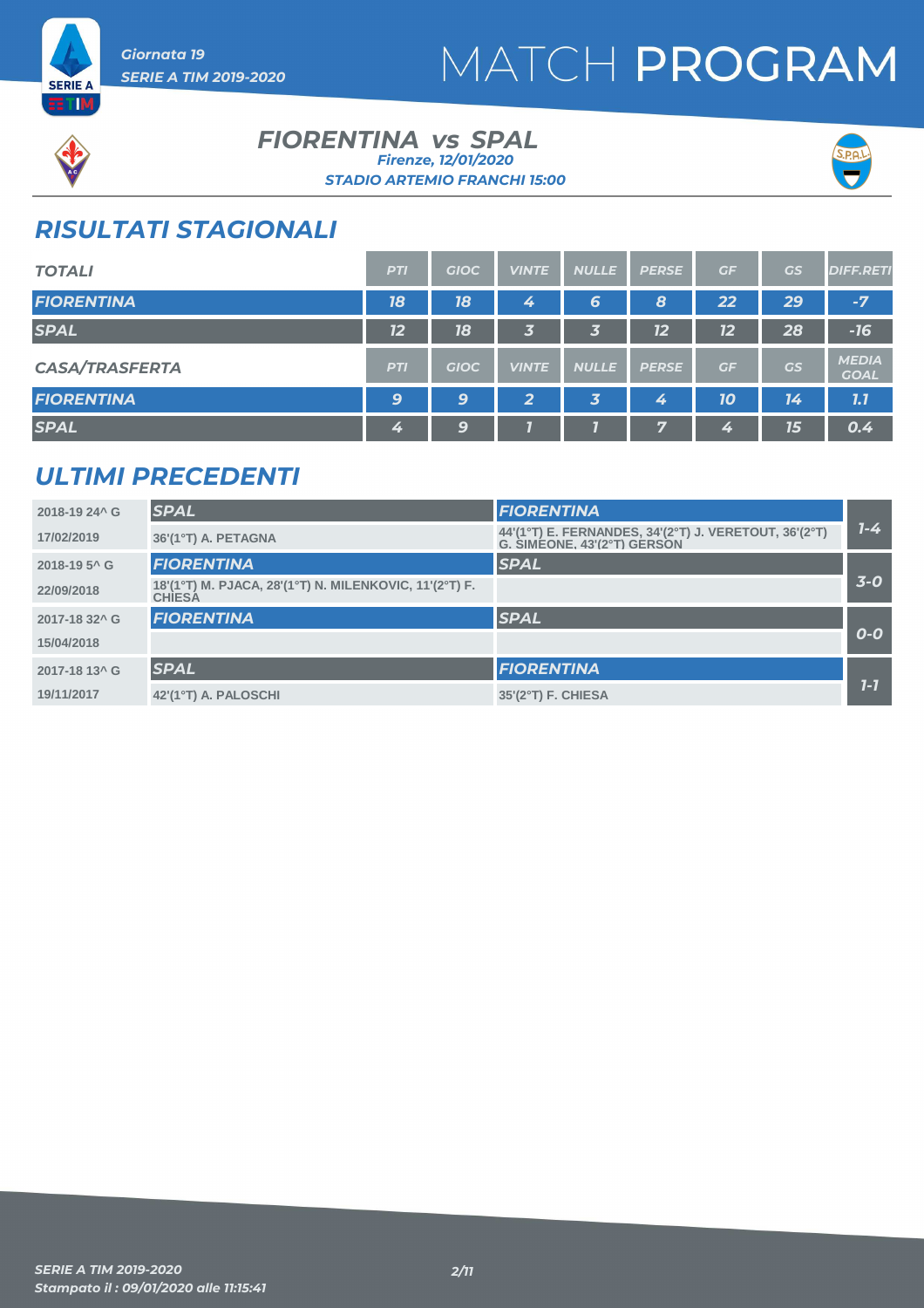



**SERIE A ETM** 

#### **FIORENTINA vs SPAL** *STADIO ARTEMIO FRANCHI 15:00 Firenze, 12/01/2020*



## *ROSA DELLE SQUADRE*

| <b>FIORENTINA</b>                 | PRES. A          | <b>GOL A</b>             | <b>GOL 2019-20</b>       | <b>PRES. 2019-20</b> | MIN. 2019-20     |
|-----------------------------------|------------------|--------------------------|--------------------------|----------------------|------------------|
| <b>PORTIERI</b>                   |                  |                          |                          |                      |                  |
| <b>1 PIETRO TERRACCIANO</b>       | 12               | 16                       | $\boldsymbol{o}$         | $\boldsymbol{O}$     | O                |
| <b>12 NICCOLO' CHIORRA</b>        | $\boldsymbol{O}$ | $\boldsymbol{O}$         | $\boldsymbol{O}$         | $\boldsymbol{O}$     | $\boldsymbol{o}$ |
| <b>33 FEDERICO BRANCOLINI</b>     | $\boldsymbol{O}$ | $\boldsymbol{O}$         | $\boldsymbol{o}$         | $\boldsymbol{O}$     | O                |
| <b>69 BARTLOMIEJ DRAGOWSKI</b>    | 39               | 65                       | 29                       | 78                   | 1753             |
| <b>79 MICHELE CEROFOLINI</b>      | O                | 0                        | 0                        | 0                    | 0                |
| <b>DIFENSORI</b>                  |                  |                          |                          |                      |                  |
| <b>4 NIKOLA MILENKOVIC</b>        | 68               | 6                        | 3                        | 78                   | 1753             |
| <b>6 LUCA RANIERI</b>             | $\overline{3}$   | $\boldsymbol{0}$         | $\boldsymbol{O}$         | $\overline{3}$       | 252              |
| <b>17 FEDERICO CECCHERINI</b>     | 124              | $\overline{2}$           | 0                        | 5                    | 302              |
| <b>GERMAN PEZZELLA</b><br>20      | 81               | 4                        | $\boldsymbol{\eta}$      | 15                   | 1362             |
| 21 POL LIROLA                     | 96               | $\overline{2}$           | 0                        | 15                   | 1245             |
| <b>22 MARTIN CACERES</b>          | 124              | 9                        | $\overline{1}$           | 14                   | 1304             |
| <b>LORENZO VENUTI</b><br>23       | 37               | O                        | $\boldsymbol{o}$         | 6                    | 380              |
| <b>DALBERT</b><br>29              | 41               | $\boldsymbol{o}$         | $\boldsymbol{o}$         | 17                   | 1569             |
| <b>EDUARD DUTU</b><br>30          | $\boldsymbol{O}$ | 0                        | 0                        | 0                    | O                |
| <b>31 EDOARDO PIEROZZI</b>        | $\boldsymbol{O}$ | $\boldsymbol{O}$         | $\boldsymbol{0}$         | $\boldsymbol{O}$     | $\boldsymbol{o}$ |
| <b>32 JACOB RASMUSSEN</b>         | 14               | $\boldsymbol{O}$         | 0                        | $\boldsymbol{O}$     | O                |
| <b>34 FEDERICO SIMONTI</b>        | $\boldsymbol{O}$ | $\boldsymbol{O}$         | $\boldsymbol{0}$         | $\boldsymbol{O}$     | $\boldsymbol{o}$ |
| <b>41 LORENZO CHITI</b>           | O                | 0                        | 0                        | 0                    | O                |
| 93 ALEKSA TERZIC                  | $\boldsymbol{O}$ | $\boldsymbol{O}$         | $\boldsymbol{o}$         | $\boldsymbol{O}$     | $\boldsymbol{o}$ |
| <b>CENTROCAMPISTI</b>             |                  |                          |                          |                      |                  |
| 5 MILAN BADELJ                    | 147              | 8                        | $\bf{7}$                 | 76                   | 1332             |
| 8 GAETANO CASTROVILLI             | 17               | $\overline{3}$           | $\overline{\mathcal{Z}}$ | 17                   | 1553             |
| <b>KEVIN-PRINCE BOATENG</b><br>10 | 777              | 16                       | 1                        | 13                   | 614              |
| <b>14 BRYAN DABO</b>              | 33               | $\overline{2}$           | $\boldsymbol{o}$         | $\boldsymbol{o}$     | $\boldsymbol{o}$ |
| <b>15 SEBASTIAN CRISTOFORO</b>    | 27               | O                        | $\boldsymbol{0}$         | $\mathbf{7}$         | 97               |
| <b>16 VALENTIN EYSSERIC</b>       | 31               | $\mathbf{I}$             | $\boldsymbol{0}$         | $\overline{2}$       | 25               |
| <b>RACHID GHEZZAL</b><br>18       | 8                | 0                        | 0                        | 8                    | 234              |
| <b>CRISTOBAL MONTIEL</b><br>79    | $\overline{1}$   | $\boldsymbol{O}$         | $\boldsymbol{O}$         | $\boldsymbol{O}$     | $\boldsymbol{o}$ |
| 24 MARCO BENASSI                  | 188              | 26                       | $\overline{1}$           | 10                   | 496              |
| <b>27 SZYMON ZURKOWSKI</b>        | $\overline{2}$   | $\boldsymbol{o}$         | $\boldsymbol{o}$         | $\overline{2}$       | 18               |
| <b>35 NICCOLO' PIEROZZI</b>       | O                | O                        | 0                        | $\boldsymbol{o}$     | O                |
| <b>40 MATTIA FIORINI</b>          | 0                | 0                        | 0                        | 0                    | 0                |
| <b>78 ERICK PULGAR</b>            | <b>117</b>       | 13                       | 3                        | $17\,$               | 1656             |
| <b>ATTACCANTI</b>                 |                  |                          |                          |                      |                  |
| <b>7 FRANCK RIBERY</b>            | 11               | $\overline{2}$           | $\overline{2}$           | 11                   | 750              |
| 9 PEDRO                           | 4                | $\boldsymbol{O}$         | $\boldsymbol{O}$         | 4                    | 75               |
| <b>11 RICCARDO SOTTIL</b>         | 11               | $\pmb{o}$                | 0                        | 9                    | 394              |
| <b>25 FEDERICO CHIESA</b>         | <b>115</b>       | 17                       | $\overline{2}$           | 15                   | 1346             |
| <b>26 BOBBY DUNCAN</b>            | $\boldsymbol{o}$ | O                        | 0                        | 0                    | $\boldsymbol{o}$ |
| <b>28 DUSAN VLAHOVIC</b>          | 24               | $\overline{\mathcal{S}}$ | $\overline{3}$           | 14                   | 766              |
| <b>77 CYRIL THEREAU</b>           | 259              | 66                       | 0                        | $\pmb{o}$            | $\pmb{o}$        |
| <b>STAFF TECNICO</b>              |                  |                          |                          |                      |                  |

*GIUSEPPE IACHINI*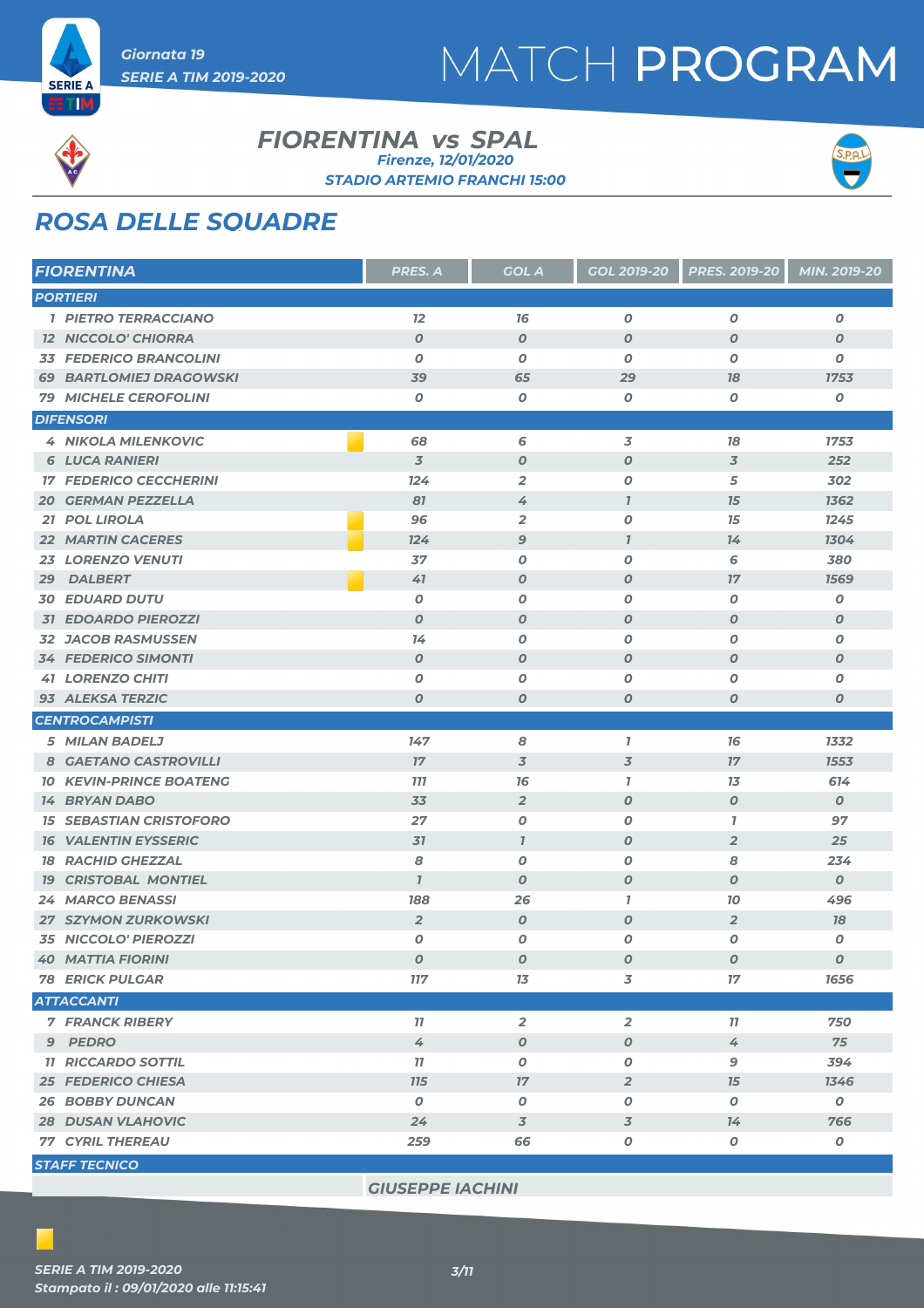



**SERIE A ETIM** 

#### **FIORENTINA vs SPAL** *STADIO ARTEMIO FRANCHI 15:00 Firenze, 12/01/2020*



| <b>SPAL</b> |                                 | <b>PRES. A</b>   | <b>GOL A</b>     | GOL 2019-20      | <b>PRES. 2019-20</b> | MIN. 2019-20     |
|-------------|---------------------------------|------------------|------------------|------------------|----------------------|------------------|
|             | <b>PORTIERI</b>                 |                  |                  |                  |                      |                  |
|             | 22 DEMBA THIAM                  | $\boldsymbol{o}$ | $\boldsymbol{0}$ | 0                | O                    | 0                |
|             | <b>25 KARLO LETICA</b>          | $\overline{O}$   | $\overline{O}$   | $\boldsymbol{O}$ | $\boldsymbol{O}$     | $\boldsymbol{O}$ |
|             | <b>65 MARCO MENEGHETTI</b>      | $\boldsymbol{0}$ | $\boldsymbol{0}$ | 0                | 0                    | 0                |
|             | <b>99 ETRIT BERISHA</b>         | 131              | <b>160</b>       | 28               | 78                   | 1752             |
|             | <b>DIFENSORI</b>                |                  |                  |                  |                      |                  |
|             | 3 IGOR                          | 14               | $\boldsymbol{O}$ | $\boldsymbol{o}$ | 14                   | <b>1140</b>      |
|             | <b>4 THIAGO CIONEK</b>          | 94               | $\mathbf{I}$     | $\boldsymbol{O}$ | 74                   | 1201             |
|             | <b>23 FRANCESCO VICARI</b>      | 80               | $\overline{2}$   | $\boldsymbol{O}$ | 78                   | 1619             |
|             | 27 FELIPE                       | 370              | 14               | $\boldsymbol{O}$ | 9                    | 558              |
|             | <b>40 NENAD TOMOVIC</b>         | 243              | 3                | $\boldsymbol{O}$ | 76                   | 1305             |
|             | <b>66 BARTOSZ SALAMON</b>       | 59               | $\boldsymbol{O}$ | $\boldsymbol{O}$ | $\boldsymbol{O}$     | $\boldsymbol{0}$ |
|             | <b>67 PAOLO CANNISTRA</b>       | $\boldsymbol{0}$ | $\boldsymbol{0}$ | $\boldsymbol{O}$ | $\boldsymbol{O}$     | $\boldsymbol{o}$ |
|             | <b>72 RICARDO FARCAS</b>        | $\boldsymbol{O}$ | $\boldsymbol{O}$ | $\boldsymbol{O}$ | $\boldsymbol{O}$     | $\boldsymbol{O}$ |
|             | 81 ALESSANDRO PASQUALINO        | 0                | $\boldsymbol{O}$ | $\boldsymbol{o}$ | O                    | 0                |
|             | <b>CENTROCAMPISTI</b>           |                  |                  |                  |                      |                  |
|             | <b>6 MIRKO VALDIFIORI</b>       | 103              | $\boldsymbol{o}$ | $\boldsymbol{o}$ | 8                    | 570              |
|             | <b>7 SIMONE MISSIROLI</b>       | 274              | 77               | $\boldsymbol{O}$ | 17                   | 1566             |
|             | 8 MATTIA VALOTI                 | 74               | $\overline{7}$   | $\overline{1}$   | 14                   | 755              |
|             | <b>11 ALESSANDRO MURGIA</b>     | 59               | $\overline{2}$   | $\boldsymbol{O}$ | 13                   | 997              |
|             | <b>13 ARKADIUSZ RECA</b>        | 14               | $\boldsymbol{O}$ | $\boldsymbol{o}$ | 11                   | 1004             |
|             | <b>19 JASMIN KURTIC</b>         | 235              | 23               | $\overline{2}$   | 76                   | 1523             |
|             | 21 GABRIEL STREFEZZA            | 13               | $\mathbf{I}$     | $\mathbf{I}$     | 13                   | 901              |
|             | 26 JACOPO SALA                  | <b>716</b>       | $\overline{3}$   | $\boldsymbol{O}$ | 8                    | 421              |
|             | 77 MARCO D'ALESSANDRO           | <b>130</b>       | 5                | 0                | 4                    | 277              |
|             | <b>93 MOHAMED FARES</b>         | 77               | $\overline{3}$   | $\boldsymbol{O}$ | $\boldsymbol{O}$     | $\boldsymbol{0}$ |
|             | <b>96 GEORGI TUNJOV</b>         | $\mathbf{I}$     | $\boldsymbol{O}$ | $\boldsymbol{O}$ | $\overline{1}$       | 21               |
|             | <b>97 FEDERICO ZANCHETTA</b>    | $\boldsymbol{O}$ | $\boldsymbol{0}$ | $\boldsymbol{O}$ | $\boldsymbol{O}$     | $\boldsymbol{0}$ |
|             | 98 RICCARDO MASTRILLI           | 0                | 0                | 0                | O                    | 0                |
|             | <b>ATTACCANTI</b>               |                  |                  |                  |                      |                  |
|             | <b>10 SERGIO FLOCCARI</b>       | 360              | 73               | $\boldsymbol{O}$ | 14                   | 657              |
|             | <b>31 FEDERICO DI FRANCESCO</b> | 82               | $\overline{9}$   | $\overline{2}$   | 8                    | 509              |
|             | <b>37 ANDREA PETAGNA</b>        | 12 <sub>3</sub>  | 31               | 6                | 18                   | 1667             |
|             | <b>43 ALBERTO PALOSCHI</b>      | 262              | 59               | $\boldsymbol{O}$ | 9                    | 458              |
|             | <b>80 ELIOS MINAJ</b>           | $\boldsymbol{0}$ | $\boldsymbol{0}$ | $\boldsymbol{O}$ | $\boldsymbol{O}$     | $\boldsymbol{0}$ |
|             | <b>94 JAUME CUELLAR</b>         | $\boldsymbol{O}$ | $\boldsymbol{O}$ | $\boldsymbol{O}$ | $\boldsymbol{O}$     | $\boldsymbol{0}$ |
|             | <b>95 MARKO JANKOVIC</b>        | 9                | $\boldsymbol{O}$ | $\boldsymbol{O}$ | 5                    | 125              |
|             | ____________                    |                  |                  |                  |                      |                  |

*STAFF TECNICO*

*LEONARDO SEMPLICI*

*Squalificato*

*Diffidato*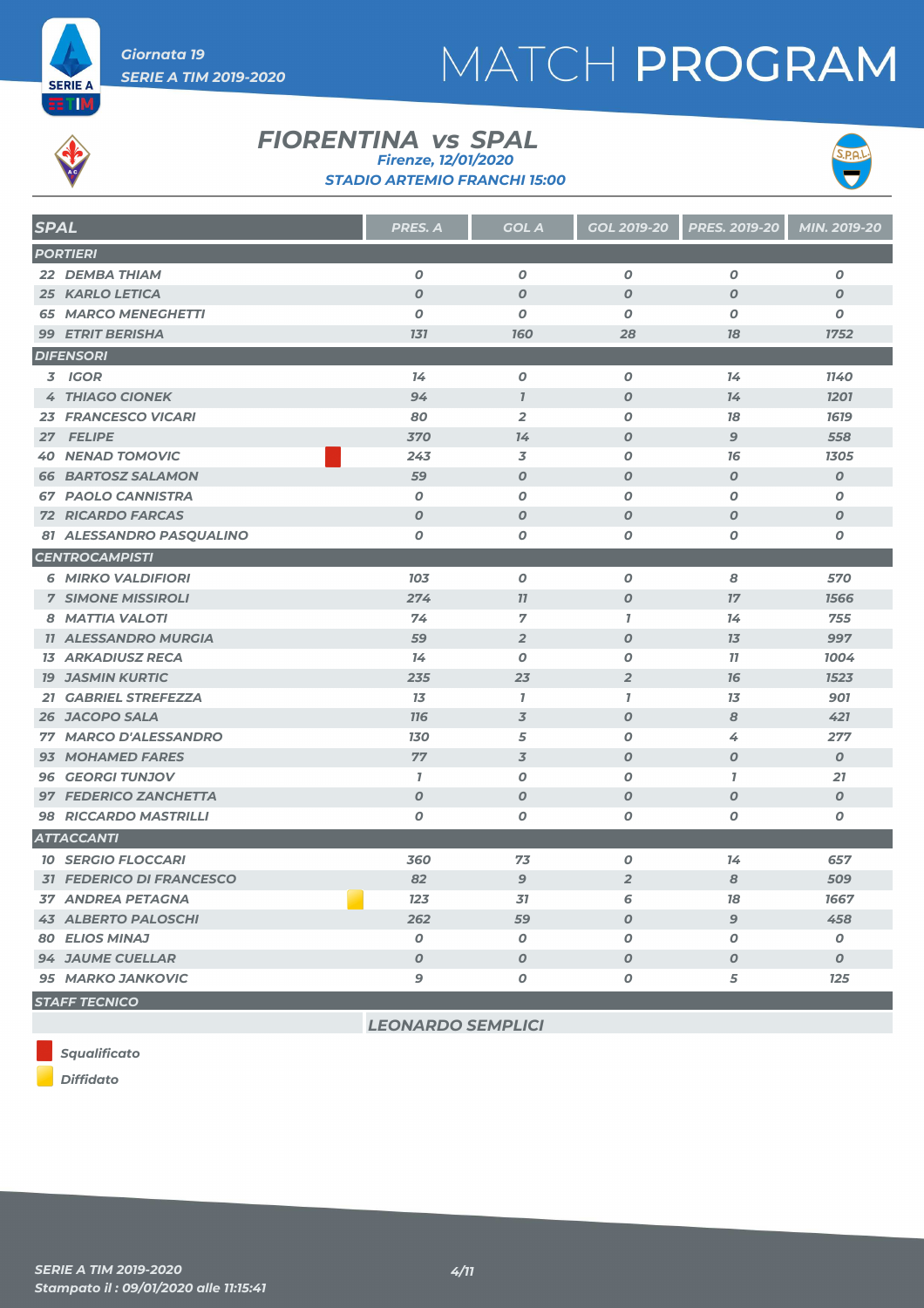



ETM

#### **FIORENTINA vs SPAL** *STADIO ARTEMIO FRANCHI 15:00 Firenze, 12/01/2020*



### *RENDIMENTO RECENTE*

| <b>FIORENTINA</b>   |                                       |                                                                                        |         |
|---------------------|---------------------------------------|----------------------------------------------------------------------------------------|---------|
| <b>18^ GIORNATA</b> | <b>BOLOGNA</b>                        | <b>FIORENTINA</b>                                                                      |         |
| 06/01/2020          | 49'(2°T) R. ORSOLINI                  | 27'(1°T) M. BENASSI                                                                    | $7 - 7$ |
| <b>17^ GIORNATA</b> | <b>FIORENTINA</b>                     | <b>ROMA</b>                                                                            |         |
| 20/12/2019          | 34'(1°T) M. BADELJ                    | 19'(1°T) E. DZEKO, 21'(1°T) A. KOLAROV, 28'(2°T) L.<br>PELLEGRINI, 43'(2°T) N. ZANIOLO | $1 - 4$ |
| <b>16^ GIORNATA</b> | <b>FIORENTINA</b>                     | <b>INTER</b>                                                                           |         |
| 15/12/2019          | 47'(2°T) D. VLAHOVIC                  | 8'(1°T) B. VALERO                                                                      | $7 - 7$ |
| <b>15^ GIORNATA</b> | <b>TORINO</b>                         | <b>FIORENTINA</b>                                                                      |         |
| 08/12/2019          | 22'(1°T) S. ZAZA, 27'(2°T) C. ANSALDI | 46'(2°T) M. CACERES                                                                    | $2 - 7$ |
| <b>14^ GIORNATA</b> | <b>FIORENTINA</b>                     | <b>LECCE</b>                                                                           |         |
| 30/11/2019          |                                       | 4'(2°T) A. LA MANTIA                                                                   | $O-7$   |

#### *SPAL*

| <b>18^ GIORNATA</b> | <b>SPAL</b>                                                                  | <b>HELLAS VERONA</b>                       |         |
|---------------------|------------------------------------------------------------------------------|--------------------------------------------|---------|
| 05/01/2020          |                                                                              | 14'(1°T) G. PAZZINI, 41'(2°T) M. STEPINSKI | $0 - 2$ |
| <b>17^ GIORNATA</b> | <b>TORINO</b>                                                                | <b>SPAL</b>                                |         |
| 21/12/2019          | $4'(1^{\circ}T)$ T. RINCON                                                   | 42'(1°T) G. STREFEZZA, 36'(2°T) A. PETAGNA | $1 - 2$ |
| <b>16^ GIORNATA</b> | <b>ROMA</b>                                                                  | <b>SPAL</b>                                |         |
| 15/12/2019          | 8'(2°T)[A] N. TOMOVIC, 21'(2°T) D. PEROTTI, 38'(2°T) H.<br><b>MKHITARYAN</b> | 44'(1°T) A. PETAGNA                        | $3 - 7$ |
| <b>15^ GIORNATA</b> | <b>SPAL</b>                                                                  | <b>BRESCIA</b>                             |         |
| 08/12/2019          |                                                                              | 9'(2°T) M. BALOTELLI                       | $O - 7$ |
| <b>14^ GIORNATA</b> | <b>INTER</b>                                                                 | <b>SPAL</b>                                |         |
| 01/12/2019          | 16'(1°T) L. MARTINEZ, 41'(1°T) L. MARTINEZ                                   | 5'(2°T) M. VALOTI                          | $2 - 7$ |

| <b>CONFRONTO SQUADRE (Valori medi)</b> | <b>FIORENTINA</b> | <b>SPAL</b> |
|----------------------------------------|-------------------|-------------|
| <b>Goal Fatti</b>                      | 1.22              | 0.67        |
| <b>Goal Subiti</b>                     | 1.61              | 1.56        |
| <b>Tiri totali</b>                     | 10.33             | 8.61        |
| <b>Tiri in porta</b>                   | 5.39              | 3.67        |
| <b>Assist</b>                          | 0.72              | 0.39        |
| Azioni di attacco                      | 49.44             | 43.11       |
| Passaggi riusciti                      | 363.22            | 320.78      |
| Passaggi riusciti %                    | 81%               | 79%         |
| <b>Falli Fatti</b>                     | 14.78             | 13.61       |
| <b>Falli Subiti</b>                    | 14.44             | 13.78       |
| <b>Baricentro</b>                      | 52.26m            | 50.51m      |
| <b>Passaggi Chiave</b>                 | 3.33              | 2.28        |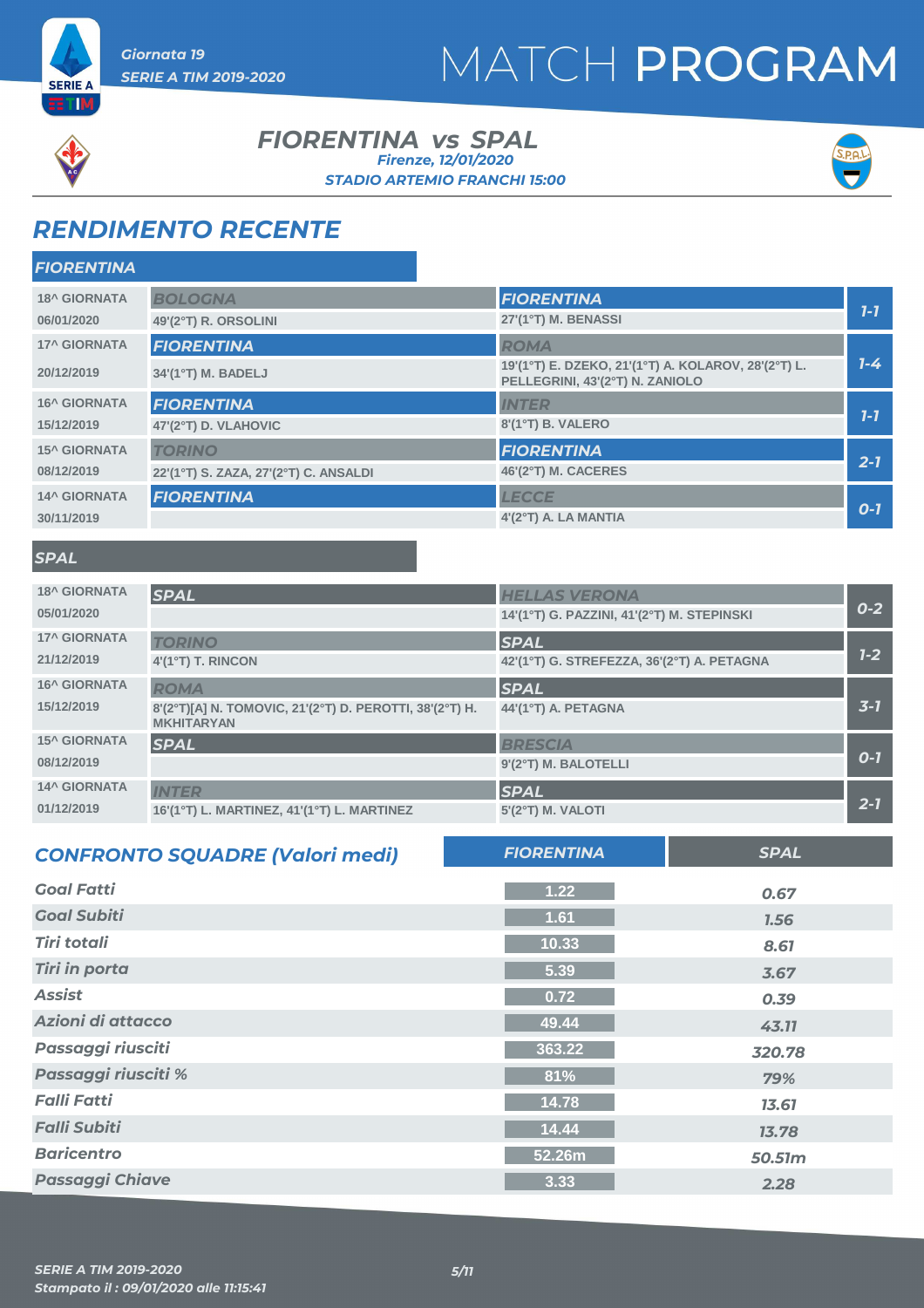## **SERIE A** ETIM

#### **FIORENTINA vs SPAL** *STADIO ARTEMIO FRANCHI 15:00 Firenze, 12/01/2020*



### *RENDIMENTO ATLETICO \**

*SERIE A TIM 2019-2020*

*Giornata 19* 

| <b>FIORENTINA</b>       | Pres. (Min.) | Media (km, | <b>Media</b><br>Sprint (Km) | <b>SPAL</b>               | Pres. (Min.) | Media (km)   | <b>Media</b><br>Sprint (Km) |
|-------------------------|--------------|------------|-----------------------------|---------------------------|--------------|--------------|-----------------------------|
| <b>15 S. CRISTOFORO</b> | 1(97)        | 11.819     | 0.705                       | <b>19 J. KURTIC</b>       | 16 (1523')   | 11.183       | 0.902                       |
| <b>78 E. PULGAR</b>     | 17 (1656')   | 11.769     | 1.043                       | <b>7 S. MISSIROLI</b>     | 17 (1566')   | 10.838 0.934 |                             |
| <b>8 G. CASTROVILLI</b> | 17 (1553')   | 11.311     | 1.128                       | <b>11 A. MURGIA</b>       | 13 (997')    | 10.594       | 0.963                       |
| <b>5 M. BADELJ</b>      | 16 (1332')   | 10.604     | 0.601                       | <b>4 T. CIONEK</b>        | 14 (1201')   | 10.34        | 0.886                       |
| <b>4 N. MILENKOVIC</b>  | 18 (1753')   | 10.43      | 0.625                       | 13 A. RECA                | 11 (1004')   | 10.067       | 1.063                       |
| 20 G. PEZZELLA          | 15 (1362')   | 10.291     | 0.495                       | <b>40 N. TOMOVIC</b>      | 16 (1305')   | 10.04        | 0.77                        |
| <b>17 F. CECCHERINI</b> | 5 (302')     | 10.137     | 0.592                       | 37 A. PETAGNA             | 18 (1667')   | 9.874        | 0.683                       |
| <b>29 DALBERT</b>       | 17 (1569')   | 9.973      | <b>1.121</b>                | 23 F. VICARI              | 18 (1619')   | 9.801        | 0.473                       |
| <b>22 M. CACERES</b>    | 14 (1304')   | 9.873      | 0.547                       | <b>3 IGOR</b>             | 14 (1140')   | 9.494        | 0.666                       |
| <b>25 F. CHIESA</b>     | 15 (1346')   | 9.746      | 1.075                       | <b>6 M. VALDIFIORI</b>    | 8 (570')     | 9.311        | 0.473                       |
| <b>6L. RANIERI</b>      | 3(252')      | 9.729      | 0.663                       | <b>31 F. DI FRANCESCO</b> | 8 (509')     | 8.808        | 0.781                       |
| 21 P. LIROLA            | 15 (1245')   | 9.595      | 0.919                       | <b>77 M. D'ALESSANDRO</b> | 4(277)       | 8.708        | 0.736                       |
| <b>7 F. RIBERY</b>      | 11 (750')    | 9.276      | 0.983                       | 21 G. STREFEZZA           | 13 (901')    | 8.593        | 0.733                       |
| 23 L. VENUTI            | 6 (380')     | 8.906      | 0.813                       | <b>27 FELIPE</b>          | 9(558')      | 8.564        | 0.424                       |
| <b>28 D. VLAHOVIC</b>   | 14 (766')    | 8.452      | 0.704                       | <b>8 M. VALOTI</b>        | 14 (755')    | 8.495        | 0.676                       |
| 24 M. BENASSI           | 10 (496')    | 8.441      | 0.585                       | <b>43 A. PALOSCHI</b>     | 9(458')      | 7.713        | 0.564                       |
| <b>10 K. BOATENG</b>    | 13 (614')    | 7.006      | 0.452                       | <b>10 S. FLOCCARI</b>     | 14 (657')    | 7.701        | 0.54                        |
| <b>11 R. SOTTIL</b>     | 9(394)       | 5.911      | 0.489                       | <b>26 J. SALA</b>         | 8 (421')     | 7.121        | 0.62                        |
| <b>18 R. GHEZZAL</b>    | 8(234')      | 4.418      | 0.532                       | <b>95 M. JANKOVIC</b>     | 5(125')      | 5.499        | 0.535                       |
| <b>9 PEDRO</b>          | 4(75')       | 2.517      | 0.227                       | 96 G. TUNJOV              | 1(21')       | 3.113        | 0.352                       |
| <b>16 V. EYSSERIC</b>   | 2(25')       | 1.415      | 0.218                       |                           |              |              |                             |
| <b>27 S. ZURKOWSKI</b>  | 2(18')       | 1.071      | 0.211                       |                           |              |              |                             |

\* Le informazioni riportate sul Rendimento Atletico sono da intendersi riferite al periodo di permanenza nella squadra corrente.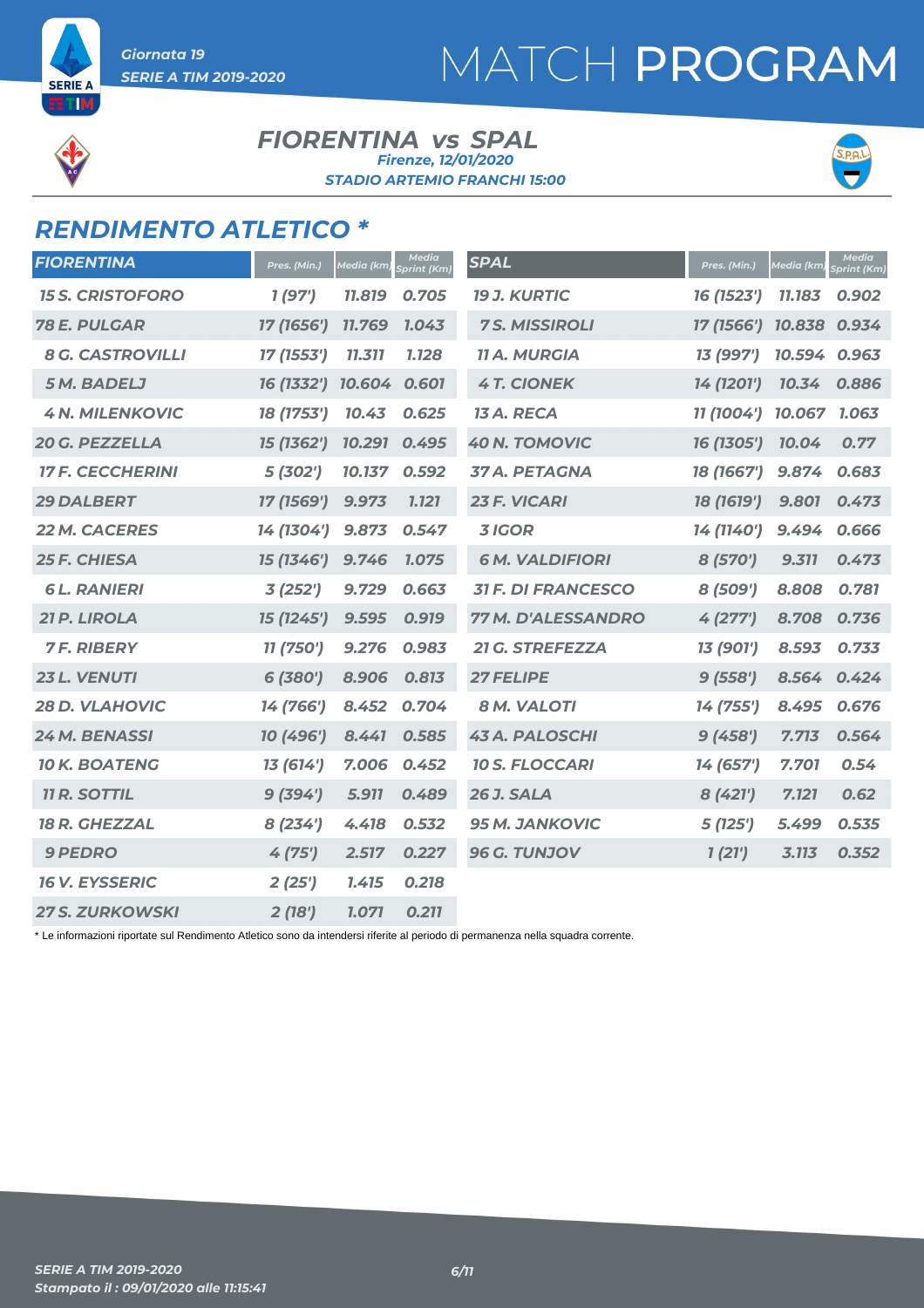



**SERIE A** ETIM

#### **FIORENTINA vs SPAL** *STADIO ARTEMIO FRANCHI 15:00 Firenze, 12/01/2020*



### *GLI INCONTRI DELLA 19 ^ GIORNATA*

| <b>CAGLIARI</b>      | <b>MILAN</b>    | 11/01/2020 15:00 |
|----------------------|-----------------|------------------|
| <b>LAZIO</b>         | <b>NAPOLI</b>   | 11/01/2020 18:00 |
| <b>INTER</b>         | <b>ATALANTA</b> | 11/01/2020 20:45 |
| <b>UDINESE</b>       | <b>SASSUOLO</b> | 12/01/2020 12:30 |
| <b>FIORENTINA</b>    | <b>SPAL</b>     | 12/01/2020 15:00 |
| <b>SAMPDORIA</b>     | <b>BRESCIA</b>  | 12/01/2020 15:00 |
| <b>TORINO</b>        | <b>BOLOGNA</b>  | 12/01/2020 15:00 |
| <b>HELLAS VERONA</b> | <b>GENOA</b>    | 12/01/2020 18:00 |
| <b>ROMA</b>          | <b>JUVENTUS</b> | 12/01/2020 20:45 |
| <b>PARMA</b>         | <b>LECCE</b>    | 13/01/2020 20:45 |

### *CLASSIFICA SERIE A*

|                      | <b>PTI</b> | <b>GIOC</b> | <b>VINTE</b>            | <b>NULLE</b>             | <b>PERSE</b>     | GF | <b>GS</b> | <b>DIFF.RETI</b> |
|----------------------|------------|-------------|-------------------------|--------------------------|------------------|----|-----------|------------------|
| <b>INTER</b>         | 45         | 78          | 14                      | $\overline{3}$           | $\overline{I}$   | 39 | 15        | $+24$            |
| <b>JUVENTUS</b>      | 45         | 78          | 14                      | $\overline{3}$           | $\mathbf{7}$     | 35 | 17        | $+18$            |
| <b>LAZIO</b>         | 39         | 17          | 12                      | $\overline{\mathcal{S}}$ | $\overline{2}$   | 40 | 17        | $+23$            |
| <b>ROMA</b>          | 35         | 18          | 10                      | 5                        | $\overline{3}$   | 33 | 19        | $+14$            |
| <b>ATALANTA</b>      | 34         | 78          | 70                      | 4                        | 4                | 48 | 25        | $+23$            |
| <b>CAGLIARI</b>      | 29         | 18          | 8                       | 5                        | 5                | 33 | 27        | $+6$             |
| <b>PARMA</b>         | 25         | 18          | $\overline{7}$          | 4                        | $\overline{7}$   | 24 | 25        | $-7$             |
| <b>NAPOLI</b>        | 24         | 78          | 6                       | 6                        | 6                | 28 | 25        | $+3$             |
| <b>TORINO</b>        | 24         | 18          | $\overline{z}$          | $\overline{3}$           | 8                | 24 | 26        | $-2$             |
| <b>BOLOGNA</b>       | 23         | 78          | $\sqrt{6}$              | 5                        | $\overline{z}$   | 28 | 30        | $-2$             |
| <b>HELLAS VERONA</b> | 22         | 17          | 6                       | 4                        | $\overline{7}$   | 79 | 20        | $\mathcal{I}$    |
| <b>MILAN</b>         | 22         | 18          | 6                       | 4                        | 8                | 76 | 24        | $-8$             |
| <b>UDINESE</b>       | 21         | 18          | $\sqrt{6}$              | $\overline{3}$           | $\boldsymbol{9}$ | 14 | 28        | $-14$            |
| <b>SASSUOLO</b>      | 19         | 18          | 5                       | 4                        | $\boldsymbol{9}$ | 30 | 31        | $-7$             |
| <b>FIORENTINA</b>    | 18         | 18          | 4                       | $6\overline{6}$          | 8                | 22 | 29        | $-7$             |
| <b>SAMPDORIA</b>     | 76         | 18          | 4                       | 4                        | 70               | 74 | 27        | $-13$            |
| <b>LECCE</b>         | 15         | 78          | $\overline{3}$          | 6                        | $\mathbf 9$      | 22 | 36        | $-14$            |
| <b>BRESCIA</b>       | 14         | 18          | 4                       | $\overline{2}$           | 12               | 16 | 31        | $-15$            |
| <b>GENOA</b>         | 14         | 78          | $\overline{3}$          | 5                        | 70               | 79 | 36        | $-17$            |
| <b>SPAL</b>          | 12         | 18          | $\overline{\mathbf{3}}$ | $\overline{\mathbf{3}}$  | 12               | 12 | 28        | $-16$            |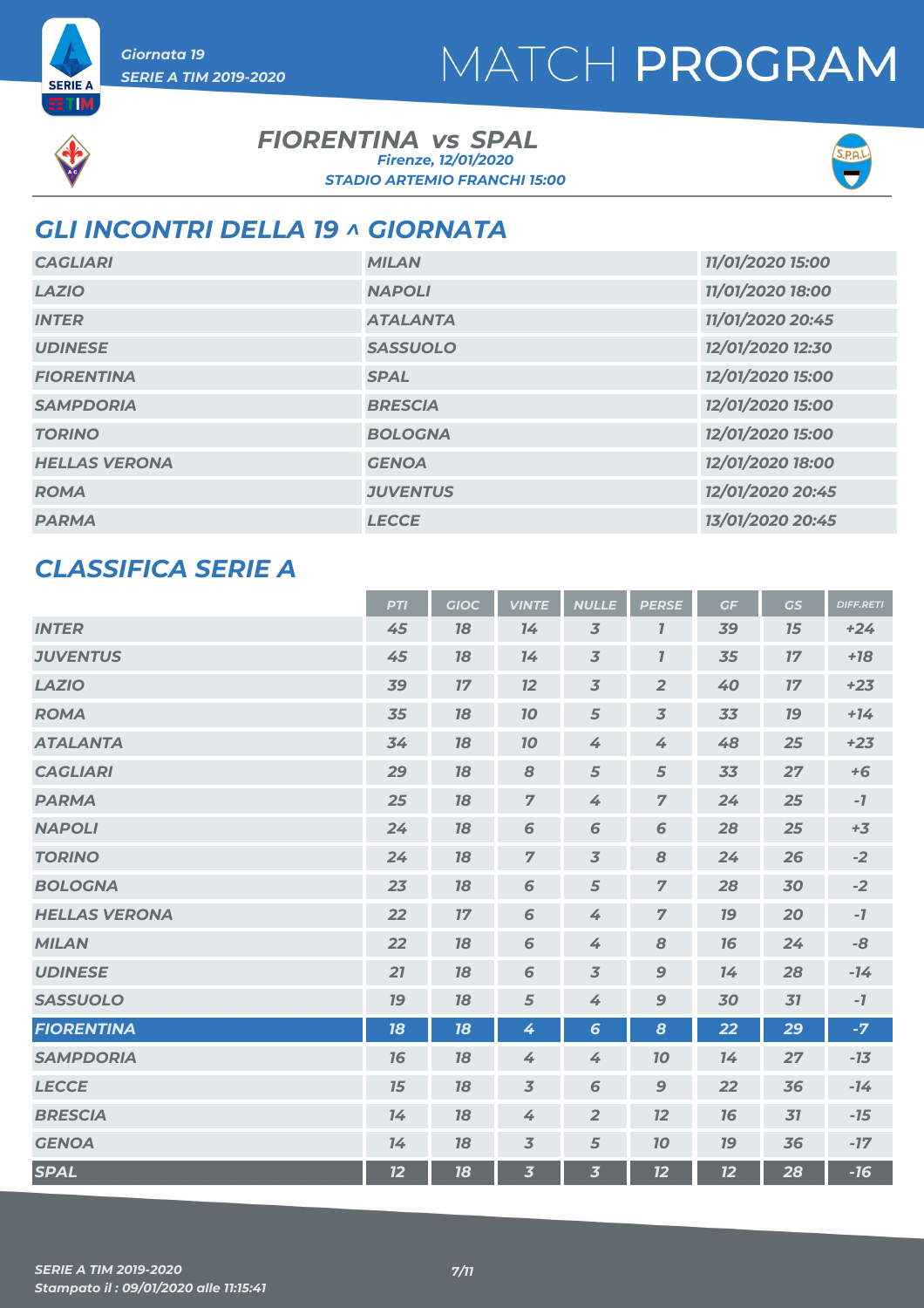



**SERIE A** ETM

> **FIORENTINA vs SPAL** *STADIO ARTEMIO FRANCHI 15:00 Firenze, 12/01/2020*



### *CLASSIFICA GIOCATORI*

| <b>RANKING MARCATORI</b> | <b>Gol(Rigore)</b> |
|--------------------------|--------------------|
| <b>1 C. IMMOBILE</b>     | LAZ 19(7)          |
| 2 R. LUKAKU              | <b>INT</b> 14(3)   |
| <b>3 C. RONALDO</b>      | <b>JUV</b> 13 (4)  |
| 4 JOAO PEDRO             | CAG 11(2)          |
| 5 L. MURIEL              | ATA 10(4)          |
| 6 J. ILICIC              | ATA 9 (0)          |
| 6 A. BELOTTI             | <b>TOR</b> 9 (5)   |
| <b>6 L. MARTINEZ</b>     | $INT$ 9(2)         |
| <b>9 D. BERARDI</b>      | SAS 8 (0)          |
| <b>9 F. CAPUTO</b>       | SAS 8 (0)          |

### *CLASSIFICA SQUADRE*

| <b>RANKING SQUADRE</b> | <b>Gol - Media Gol</b> |
|------------------------|------------------------|
| <b>ATALANTA</b>        | 48<br>2.67             |
| <b>LAZIO</b>           | 2.35                   |
| 2                      | 40                     |
| <b>INTER</b>           | 2.17<br><b>39</b>      |
| <b>JUVENTUS</b>        | 1.94                   |
| 4                      | 35                     |
| <b>CAGLIARI</b>        | 1.83                   |
| 5                      | 33                     |
| <b>ROMA</b>            | 1.83                   |
| 5                      | 33                     |
| <b>SASSUOLO</b>        | 1.67                   |
| 7                      | 30                     |
| <b>BOLOGNA</b>         | 28                     |
| 8                      | 1.56                   |
| <b>NAPOLI</b>          | 28                     |
| 8                      | 1.56                   |
| <b>PARMA</b>           | 1.33                   |
| <b>10</b>              | 24                     |
| <b>TORINO</b>          | 1.33                   |
| <b>10</b>              | 24                     |
| <b>FIORENTINA</b>      | 1.22                   |
| <b>12 LECCE</b>        | 1.22<br>22             |
| 14 GENOA               | <b>79</b><br>1.06      |
| <b>HELLAS VERONA</b>   | 1C                     |
| 14                     | 1.12                   |
| <b>BRESCIA</b>         | 0.89                   |
| <b>76</b>              | 16                     |
| <b>16 MILAN</b>        | 0.89<br>76             |
| <b>SAMPDORIA</b>       | 0.78                   |
| 18                     | 14                     |
| <b>18 UDINESE</b>      | 0.78<br>14             |
| 20 SPAL                | 0.67<br>12             |

|                  | <b>RANKING SQUADRE</b> | <b>Tot Tiri - In Porta - Fuori</b> |            |            |
|------------------|------------------------|------------------------------------|------------|------------|
|                  | <b>ATALANTA</b>        | 275 161                            |            | <b>114</b> |
|                  | <b>NAPOLI</b>          | 254                                | <b>128</b> | <b>126</b> |
| 3                | <b>LAZIO</b>           | 225                                | 134        | 91         |
| 4                | <b>JUVENTUS</b>        | 223                                | 131        | 92         |
| 5                | <b>ROMA</b>            | 213                                | <b>116</b> | 97         |
| 6                | <b>BOLOGNA</b>         | 204                                | 777        | 93         |
|                  | <b>INTER</b>           | 197                                | 127        | 70         |
|                  | <b>MILAN</b>           | <b>197</b>                         | 103        | 94         |
| $\boldsymbol{g}$ | <b>FIORENTINA</b>      | 186                                | 97         | 89         |
| 10               | <b>SASSUOLO</b>        | 174                                | 98         | 76         |
| $\overline{1}$   | <b>LECCE</b>           | 173                                | 89         | 84         |
|                  | <b>SAMPDORIA</b>       | <b>165</b>                         | 80         | 85         |
| 13               | <b>GENOA</b>           | 164                                | 84<br>4    | 80         |
| 14               | <b>PARMA</b>           | <b>160</b>                         | 80         | 80         |
| 75               | <b>CAGLIARI</b>        | <b>159</b>                         | 80         | 79         |
| 16               | <b>SPAL</b>            | 155                                | 66         | 89         |
|                  | <b>TORINO</b>          | 154                                | 85         | 69         |
| 18               | <b>HELLAS VERONA</b>   | 147                                | 82         | 65         |
| <b>19</b>        | <b>UDINESE</b>         | 146                                | 72         | 74         |
|                  | <b>20 BRESCIA</b>      | <b>136</b>                         | 75         | 61         |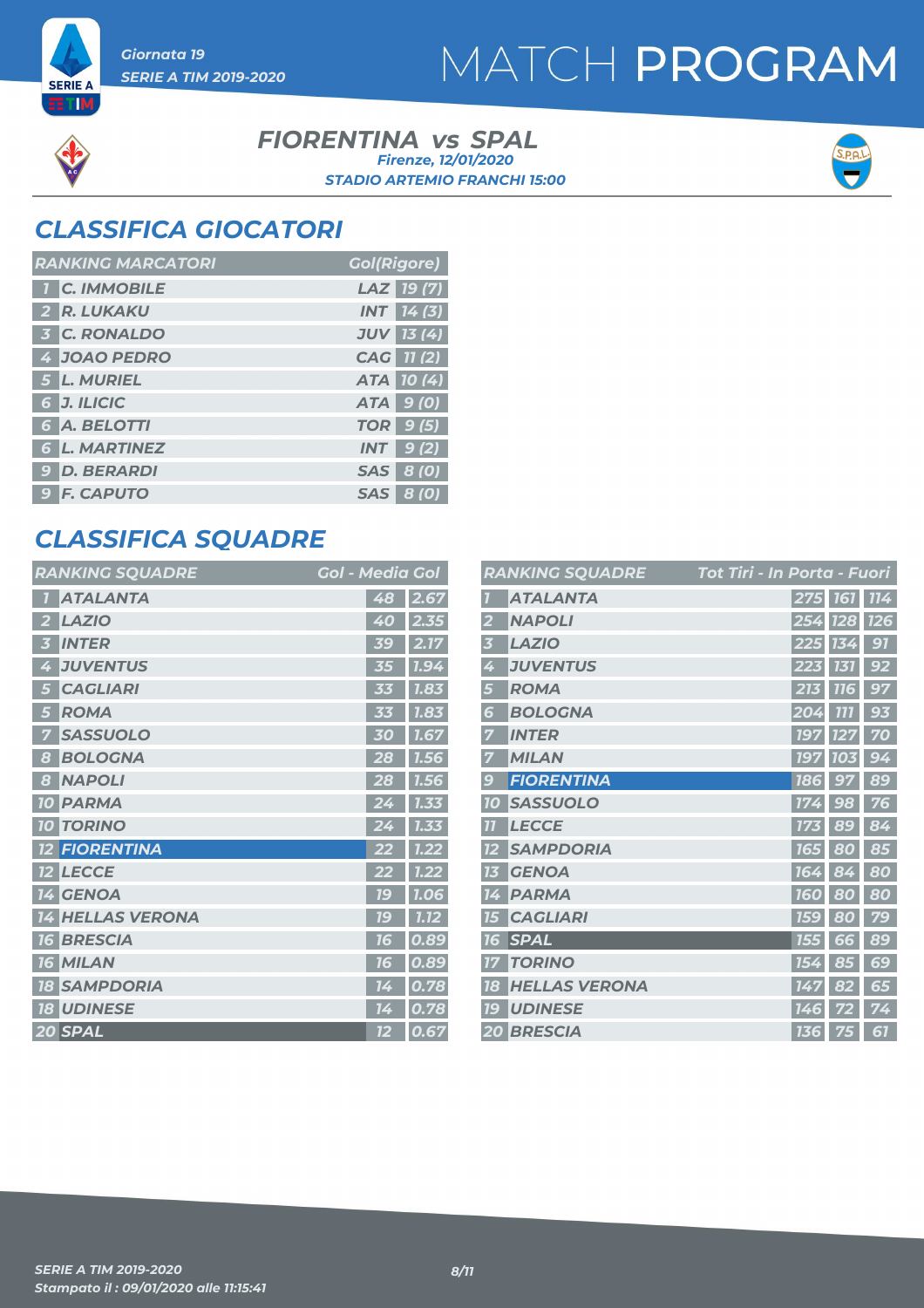

*Giornata 19* 

*SERIE A TIM 2019-2020*

#### **FIORENTINA vs SPAL** *STADIO ARTEMIO FRANCHI 15:00 Firenze, 12/01/2020*



| <b>RANKING SQUADRE</b>   | <b>Assist</b> |
|--------------------------|---------------|
| <b>ATALANTA</b><br>7     | 31            |
| <b>LAZIO</b>             | 29            |
| <b>INTER</b><br>3        | 23            |
| <b>SASSUOLO</b><br>4     | 22            |
| <b>JUVENTUS</b><br>5     | 21            |
| <b>NAPOLI</b><br>6       | 20            |
| <b>PARMA</b>             | 18            |
| <b>ROMA</b>              | 18            |
| <b>CAGLIARI</b><br>9     | 16            |
| <b>10 BOLOGNA</b>        | 15            |
| <b>11 FIORENTINA</b>     | 73            |
| <b>12 LECCE</b>          | 12            |
| <b>TORINO</b><br>$12 \,$ | 12            |
| <b>14 BRESCIA</b>        | 70            |
| <b>14 GENOA</b>          | 10            |
| <b>14 HELLAS VERONA</b>  | 10            |
| <b>14 UDINESE</b>        | 10            |
| <b>18 MILAN</b>          | 7             |
| <b>18 SAMPDORIA</b>      |               |
| <b>18 SPAL</b>           | 7             |

| <b>RANKING SQUADRE</b>                  | Passaggi Chiave*        |
|-----------------------------------------|-------------------------|
| <b>NAPOLI</b>                           | 5.77                    |
| <b>LAZIO</b><br>$\overline{\mathbf{2}}$ | 4.71                    |
| <b>JUVENTUS</b><br>3                    | 4.56                    |
| <b>ATALANTA</b><br>4                    | 4.44                    |
| <b>INTER</b><br>5                       | 4.77                    |
| <b>ROMA</b><br>$\mathbf{\Theta}$        | 4                       |
| <b>MILAN</b><br>7                       | 3.83                    |
| <b>BOLOGNA</b><br>8                     | 3.5                     |
| <b>CAGLIARI</b><br>$\boldsymbol{8}$     | 3.5                     |
| <b>10 FIORENTINA</b>                    | 3.33                    |
| <b>11 SASSUOLO</b>                      | 3.22                    |
| <b>12 GENOA</b>                         | $\overline{\mathbf{3}}$ |
| <b>12 HELLAS VERONA</b>                 | $\overline{\mathbf{3}}$ |
| <b>12 TORINO</b>                        | $\overline{\mathbf{3}}$ |
| <b>15 LECCE</b>                         | 2.72                    |
| <b>15 PARMA</b>                         | 2.72                    |
| <b>17 SAMPDORIA</b>                     | 2.67                    |
| <b>18 BRESCIA</b>                       | 2.39                    |
| <b>19 UDINESE</b>                       | 2.33                    |
| 20 SPAL                                 | 2.28                    |

|                | <b>RANKING SQUADRE</b>     | Passaggi riusciti - |        | $\frac{1}{8}$ * |
|----------------|----------------------------|---------------------|--------|-----------------|
| 7              | <b>JUVENTUS</b>            |                     | 520.72 | 87              |
| 2              | <b>NAPOLI</b>              |                     | 506.67 | 86              |
| 3              | <b>SASSUOLO</b>            |                     | 468.5  | 85              |
| $\Delta$       | <b>ATALANTA</b>            |                     | 449.67 | 83              |
| 5              | <b>INTER</b>               |                     | 447.22 | 84              |
| 6              | <b>MILAN</b>               |                     | 434.22 | 84              |
| 7              | <b>LAZIO</b>               |                     | 430.65 | 84              |
|                | 8 ROMA                     |                     | 409.39 | 84              |
| 9              | <b>GENOA</b>               |                     | 392.78 | 83              |
|                | <b>10 BOLOGNA</b>          |                     | 383.17 | 81              |
|                | <b>11 FIORENTINA</b>       |                     | 363.22 | 81              |
|                | <b>12 UDINESE</b>          |                     | 340.61 | 80              |
|                | <b>13 CAGLIARI</b>         |                     | 328.83 | 79              |
|                | <b>14 LECCE</b>            |                     | 327.5  | 80              |
|                | <b>15 SPAL</b>             |                     | 320.78 | 79              |
|                | <b>16 HELLAS VERONA</b>    |                     | 309.82 | 75              |
|                | <b>17 TORINO</b>           |                     | 306.56 | 77              |
|                | <b>18 PARMA</b>            |                     | 286.89 | 77              |
|                | <b>19 SAMPDORIA</b>        |                     | 286.22 | 75              |
|                | 20 BRESCIA                 |                     | 264.72 | 74              |
|                | * Valori medi per partita. |                     |        |                 |
|                | <b>RANKING SQUADRE</b>     |                     |        | Recuperi*       |
| 71             | <b>HELLAS VERONA</b>       |                     |        | 98.29           |
| 2 <sup>1</sup> | <b>UDINESE</b>             |                     |        | 91              |
| 3              | <b>PARMA</b>               |                     |        | 89.94           |
| 4              | <b>TORINO</b>              |                     |        | 88.77           |
| 5              | <b>SPAL</b>                |                     |        | 83.17           |
| 6 <sup>1</sup> | <b>CAGLIARI</b>            |                     |        | 82.06           |
|                | <b>7 BRESCIA</b>           |                     |        | 81.89           |
|                | <b>8 SAMPDORIA</b>         |                     |        | 80.78           |
|                | <b>9 ATALANTA</b>          |                     |        | 80.61           |
|                | <b>10 MILAN</b>            |                     |        | 79.56           |
|                | <b>TI INTER</b>            |                     |        | 79.33           |
|                | <b>12 FIORENTINA</b>       |                     |        | 79.22           |
|                | <b>13 BOLOGNA</b>          |                     |        | 78.78           |
|                | <b>14 LECCE</b>            |                     |        | 77.06           |
|                | <b>15 ROMA</b>             |                     |        | 76.56           |
|                | <b>16 GENOA</b>            |                     |        | 76.39           |
|                | <b>17 LAZIO</b>            |                     |        | 73.53           |
|                | <b>18 JUVENTUS</b>         |                     |        | 73.06           |
|                | <b>19 SASSUOLO</b>         |                     |        | 68.28           |

*NAPOLI 64.83*

Valori medi per partita.

\* Valori medi per partita.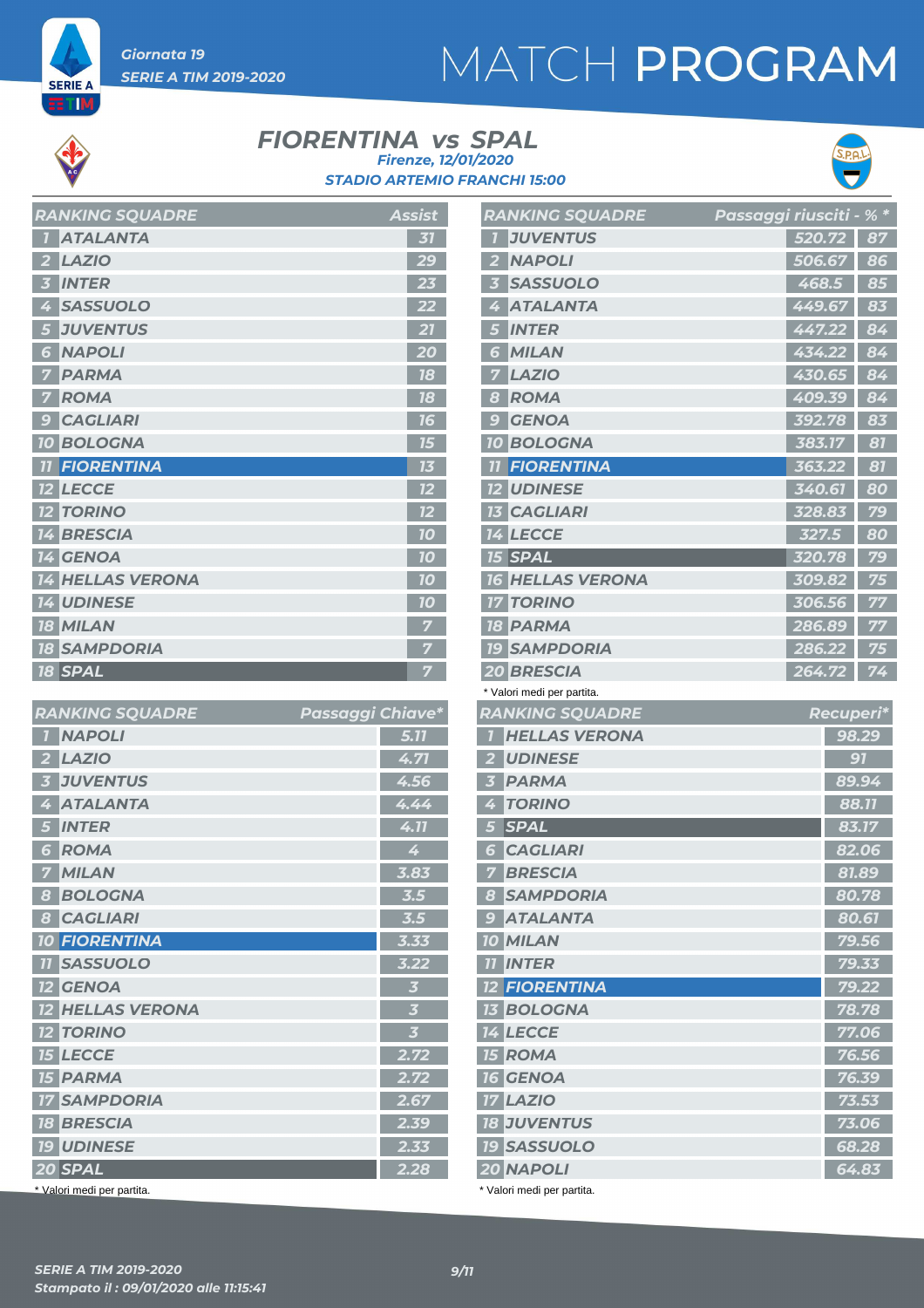*Giornata 19 SERIE A TIM 2019-2020*

# MATCH PROGRAM



**SERIE A ET M** 

#### **FIORENTINA vs SPAL** *STADIO ARTEMIO FRANCHI 15:00 Firenze, 12/01/2020*



| <b>RANKING SQUADRE</b>         | Tot. Parate - Media  | <b>RANKING SQUADRE</b> | Media Km |
|--------------------------------|----------------------|------------------------|----------|
| <b>SPAL</b>                    | 86 4.78              | <b>1</b> INTER         | 111.842  |
| <b>PARMA</b><br>$\overline{2}$ | 84 4.67              | 2 PARMA                | 109.711  |
| <b>LECCE</b><br>$\overline{3}$ | 79 4.39              | <b>3 JUVENTUS</b>      | 109.301  |
| <b>TORINO</b><br>$\frac{1}{4}$ | 75 4.17              | 4 HELLAS VERONA        | 109.09   |
| 5 SASSUOLO                     | $74 \mid 4.11$       | 5 LECCE                | 108.816  |
| <b>6 BRESCIA</b>               | 72<br>$\overline{4}$ | <b>6 FIORENTINA</b>    | 108.649  |
| <b>UDINESE</b>                 | 67 3.72              | <b>7 ATALANTA</b>      | 108.628  |
| 8 GENOA                        | 66 3.67              | 8 SAMPDORIA            | 108.55   |
| <b>9 CAGLIARI</b>              | 64 3.56              | $9$ $LAZIO$            | 108.544  |
| <b>10 JUVENTUS</b>             | 64 3.56              | <b>10 BOLOGNA</b>      | 108.477  |
| <b>11 SAMPDORIA</b>            | $61$ 3.39            | <b>II ROMA</b>         | 108.321  |
| <b>12 HELLAS VERONA</b>        | $61$ 3.59            | <b>12 SASSUOLO</b>     | 108.18   |
| <b>13 MILAN</b>                | $61$ 3.39            | <b>13 SPAL</b>         | 107.744  |
| <b>14 FIORENTINA</b>           | 59 3.28              | 14 MILAN               | 106.938  |
| <b>15 BOLOGNA</b>              | $59$ 3.28            | <b>15 UDINESE</b>      | 106.545  |
| <b>16 LAZIO</b>                | $58 \mid 3.41$       | <b>16 BRESCIA</b>      | 106.542  |
| <b>17 ROMA</b>                 | 50 2.78              | <b>17 CAGLIARI</b>     | 105.795  |
| <b>18 INTER</b>                | 48 2.67              | <b>18 NAPOLI</b>       | 104.964  |
| <b>18 NAPOLI</b>               | 48 2.67              | <b>19 GENOA</b>        | 104.34   |
| 20 ATALANTA                    | $43 \mid 2.39$       | <b>20 TORINO</b>       | 103.735  |